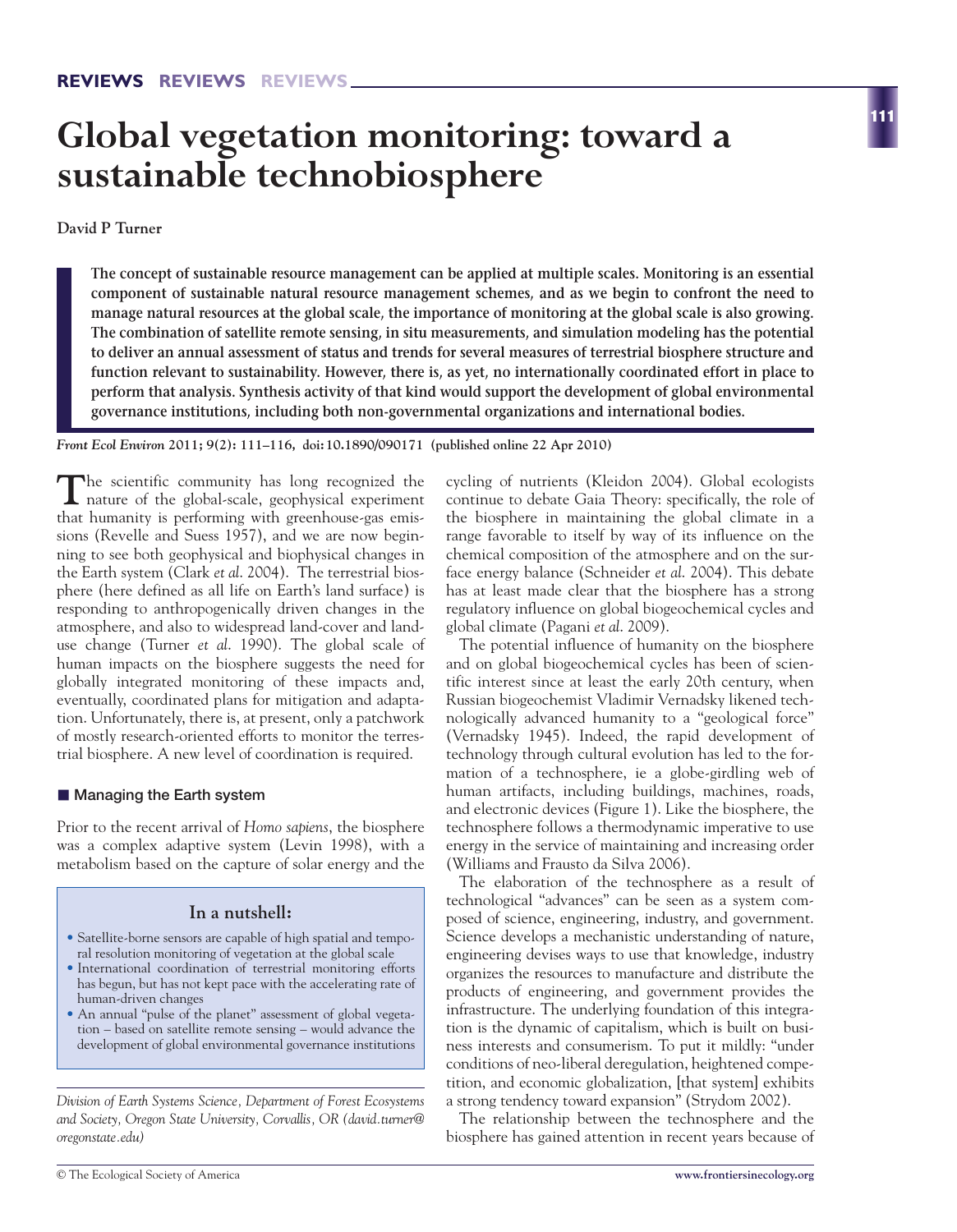

*Figure 1. The distribution and density of lights at night indicate the pervasive presence of the technosphere.*

their growing interdependence. We increasingly think of humanity and the technosphere as dependent on the biosphere, in that ecosystem services, such as food production and provision of clean water and clean air, are critical for human survival. Encouragingly, the recognition and valuation of these ecosystem services (Costanza *et al*. 1997) has provided an impetus towards resource conservation. We are beginning to think of the biosphere as threatened by the technosphere, and certainly the current wave of extinctions is testament to our destructive capacity. Technosphere disasters such as Chernobyl also come to mind.

In the context of Earth's history over geological time, there doesn't seem to be an issue with actual survival of the biosphere in the face of the current anthropogenic perturbation. Much of its metabolism is microbial, and Earth history suggests that the microbial world can withstand even a 95% reduction in the number of higher-order species. Stressed ecosystems (eg a polluted lake) often degrade into a state of lower biodiversity and energy throughput (Rapport and Whitford 1999). Thus, a stressed biosphere would likely persist, but for human purposes it would be less hospitable than the vibrant biosphere we inherited.

Although the technosphere represents a threat to the current configuration of the biosphere, it could also be argued that there is a growing dependence of the biosphere – and its associated ecosystem services – on a properly functioning technosphere. If all the sewage treatment plants around the world failed, for instance, there would certainly be a rapid decrease in water quality and in the viability of aquatic habitats for many organisms. Human management of the technosphere is therefore closely related to its management of the biosphere.

The technobiosphere is a contemporary fusion of the biosphere and the technosphere. Energy inputs to the coupled system are a combination of solar energy and fossil fuels. A key mode of interaction between the biosphere and the technosphere is the global carbon (C) cycle. Anthropogenic transfers of C to the atmosphere by way of fossil-fuel combustion and deforestation are nearly 10 Pg C  $yr^{-1}$ , a substantial flux relative to global terrestrial net primary production (NPP) of about 60 Pg C yr –1 (Roy *et al*. 2001). Anthropogenic C emissions are essentially driving Earth's atmospheric composition and climate system toward conditions the biosphere has not experienced for at least 50 million years (Zachos *et al*. 2008).

We can frame the question of technobiosphere management in terms of assessing the sustainability of the management scheme. Sustainability can have social and economic dimensions, but here we are concerned with its ecological aspects, ie the ability to manage natural resources so that

all humans share at least a modest standard of living without compromising the potential of those resources to provide equal benefits to future generations (NRC 1999). We have really just begun to understand what sustainability means at the level of ecosystems, landscapes, bioregions, and the planet as a whole. Beyond the challenge of achieving sustainability under a stable climate, lies the problem of dealing with a rapidly changing climate.

At any geographical scale, a key issue in the sustainability of terrestrial ecosystems is maintaining vegetation cover and productivity. Loss of vegetation cover often means the beginning of ecosystem degradation, including loss of soil and its associated capacity for storing nutrients and water. Loss of cover also means a net transfer of C from the land to the atmosphere, along with changes in the surface energy balance. If these changes are spatially extensive, they can induce changes in regional climate (Pielke *et al*. 2002). Reductions in net primary productivity mean a reduced flow of energy through ecosystems, and, from a thermodynamic perspective, less energy to maintain structure and function (ie order).

Natural resource management schemes typically include a monitoring component, and the Earth science community has recently gained the capacity to monitor the terrestrial biosphere – a step toward its management at the global scale. The National Aeronautics and Space Administration's (NASA's) Earth Observing System (EOS) uses multiple Earth-orbiting satellites and includes a free data distribution system over the internet that provides real-time imagery for many applications (eg Townsend and Justice 2002). EOS and other observation systems are complementary to an emerging set of data assimilation models that prepare satellite data to produce spatially and temporally continuous simulations of the Earth system's physical, chemical, and biological processes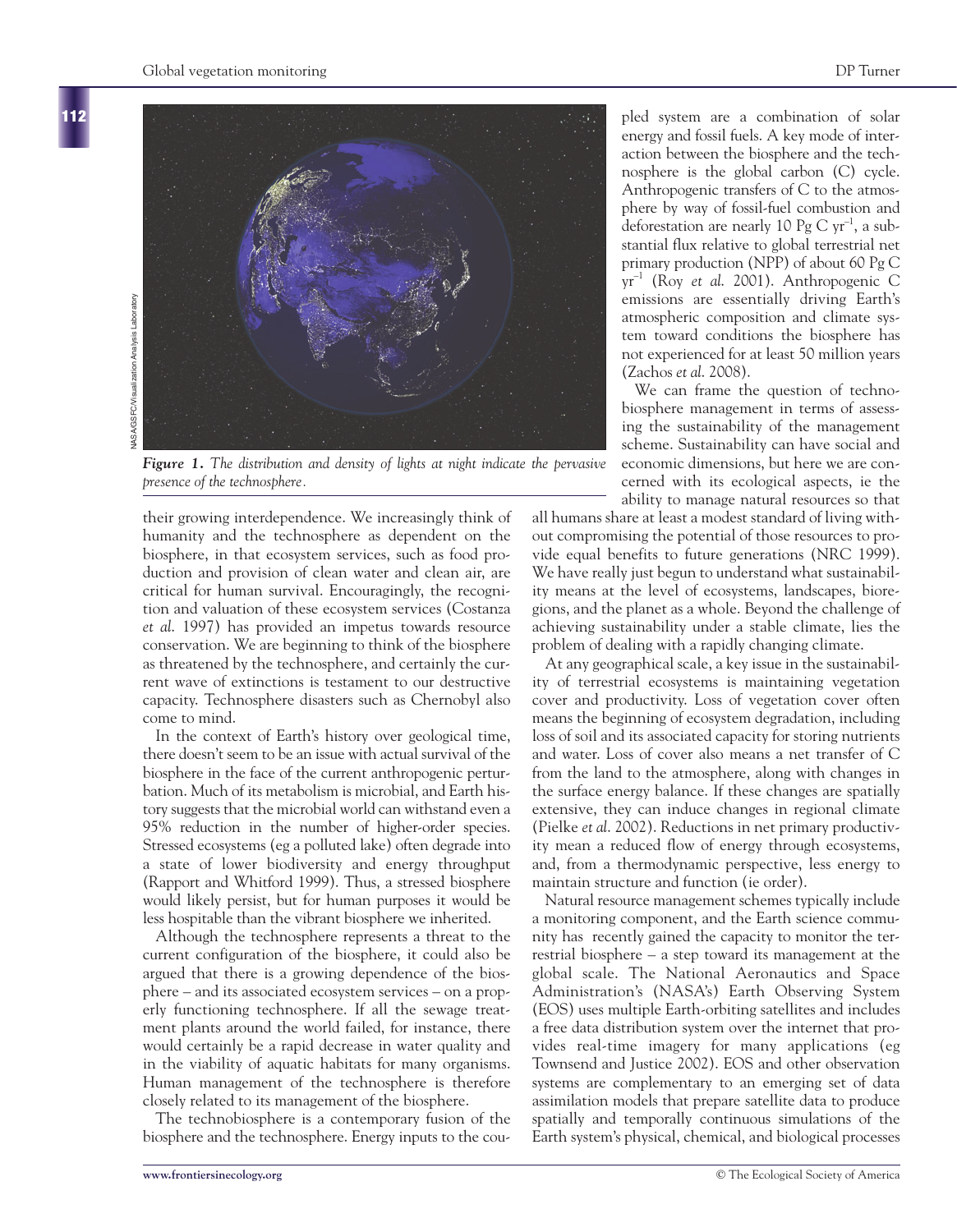

*Figure 2. Annual mean land flux for 2005 from CarbonTracker (http://carbontracker.noaa.gov; Peters et al. 2007). Land flux includes net ecosystem exchange (NPP – heterotrophic respiration) and direct fire emissions. Negative values are C uptake by the biosphere and positive values are C release. Estimates are based on remote sensing, distributed climate data, observations of CO2 concentrations, mapping of fossil-fuel emissions, and modeling. The year 2005 was relatively dry over the Amazon Basin, leading to increased C release.*

(Figure 2). The information collected from global monitoring and modeling therefore provides a means to evaluate the effects of the technosphere on the biosphere and is becoming part of a critical feedback loop between global society and the biosphere. However, there is not an operational terrestrial biosphere monitoring network in place.

## ■ Monitoring the terrestrial biosphere component of **the technobiosphere**

Key indices of the technobiosphere that inform monitoring for ecological sustainability include vegetation cover (%), biomass, vegetation land use, NPP, and net ecosystem production (NEP, the net effect on C storage of gains through photosynthesis and losses through ecosystem respiration). Changes in vegetation type and cover are important in terms of tracking rates of urbanization, deforestation, and desertification, as well as insect outbreaks and wildfires. Land-use change, such as converting primary (ie old-growth) forest to tree plantations, relates to sustainability in the context of issues including preservation of biodiversity and rates of C uptake.

Changes in global terrestrial NPP are of interest as indicators of biospheric inputs to the technosphere and of biospheric sensitivity to climate variability or change. About 40% of global terrestrial NPP is diverted from local ecosystems to the technosphere (eg biofuels) or to human consumption as food or fiber (Imhoff *et al*. 2004), and much of global NPP is managed locally in one way or another. Global analysis with the satellite-borne Advanced Very High Resolution Radiometer (AVHRR) sensor has suggested that global NPP increased approximately 6% over

the 1982–1999 period, primarily in response to climate variation (Nemani *et al*. 2003). Large, ongoing changes in NPP related to agriculture, notably conversions of forest to cropland and introduction of irrigated areas, are also likely. After multiple years of satellite-data observations, a yearly NPP anomaly (ie the sign and magnitude of the difference between the current year value and the multiple year average) can be calculated for each pixel. That mapped information is informative with respect to geographic patterns in biosphere metabolism (Figure 3).

Changes in global NEP and C stocks (principally biomass and soil) are of interest because terrestrial biosphere C sequestration is currently offsetting ~30% of anthropogenic emissions associated with fossil-fuel burning, cement manufacture, and deforestation. Uncertainty about the magnitude of that terrestrial offset is low at the global scale because the other components of the nearterm atmospheric C budget – the increase in atmospheric  $CO<sub>2</sub>$ , the anthropogenic sources, and the ocean sink – are reasonably well known. However, we do not yet have a solid understanding of the geographic distribution or underlying mechanisms of the terrestrial C sink and, consequently, how long it will continue is unknown. If the terrestrial C sink begins to diminish, atmospheric  $CO<sub>2</sub>$ concentrations will begin to rise faster, putting more pressure on global efforts to reduce fossil-fuel emissions.

Remote sensing is the foundation of efforts to monitor vegetation-related indices of global sustainability (Running *et al*. 1999). Several satellite-borne sensors with moderate spatial resolution (ie pixels on the order of 250–2000 m across) are now producing daily and weekly coverage of Earth's land surface. In the case of the MODIS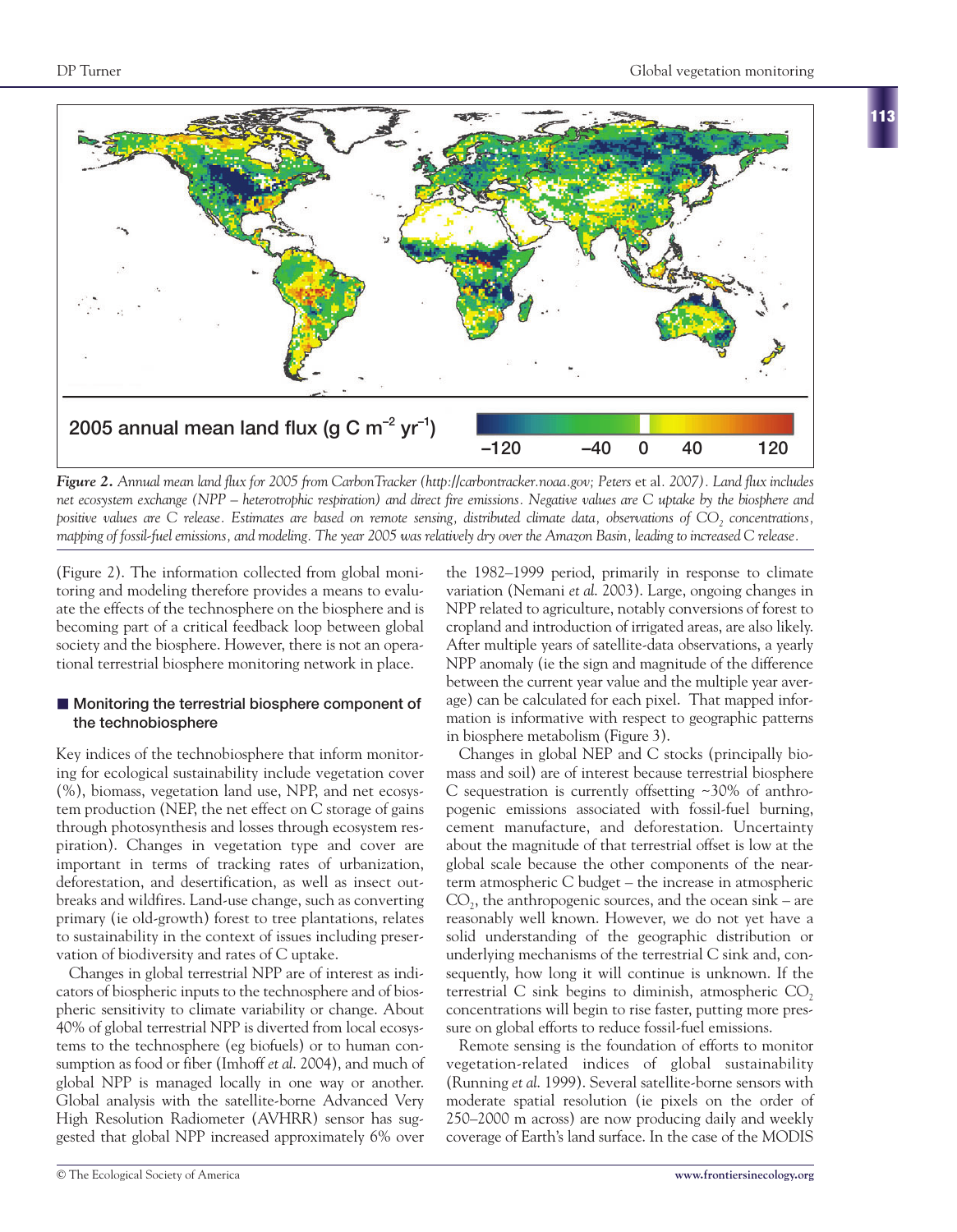**114**



*Figure 3. Net primary production anomaly for 2002 from MODIS data (Zhao and Running 2008). Reference period is 2000–2006. Estimates are based on remote sensing, distributed climate data, and modeling. The year 2002 was relatively dry in western North America and Australia.*

(Moderate Resolution Imaging Spectroradiometer) sensor, all imagery (ie reflection in specific wavelengths) is freely available in near real time on the internet (https://lpdaac.usgs.gov/). The MODIS data were available beginning in 2000 and are used to produce annual maps of land-cover type, vegetation cover (%), and NPP at a spatial resolution of 1 km (Townsend and Justice 2002). Global NEP is more difficult to estimate with remote sensing than NPP because the release of  $CO<sub>2</sub>$ , through heterotrophic respiration is not as closely linked to surface reflectance as is the case with NPP. Nevertheless, firstorder, continental-scale NEP maps are also beginning to be produced using MODIS data (Potter *et al*. 2008).

Other moderate resolution sensors with global coverage include SeaWiFS, VEGETATION, and MERIS, all of which have associated products related to vegetation monitoring. There are ongoing, internationally coordinated efforts to compare products from these sensors and perform ground validation (eg Morisette *et al*. 2006), but considering the magnitude of the research issues associated with application of remote-sensing data, these efforts are quite limited. There is no dedicated institution that performs an annual synthesis of terrestrial biosphere monitoring products.

Fine resolution satellite sensors (10–100 m) are an essential complement to the moderate resolution sensors for monitoring vegetation change. The scale of the spatial heterogeneity associated with forest disturbances – including conversion to cropland, harvesting, and wildfire – is often much less than 1 km (Goward *et al*. 2008). The Landsat series of sensors operate at a spatial resolution of about 30 m and have permitted the monitoring of land-cover and landuse change since the early 1970s (Wulder *et al*. 2008). Like MODIS data, Landsat data are now freely available over the

internet (through the US Geological Survey). The Landsat sensors are augmented by higher spatial resolution (1–2 m) commercial sensors, such as IKONOS. This scale is at the level of an individual tree or house. One general scheme for global-scale monitoring of land-cover change is to use moderate-resolution imagery for complete coverage and fineresolution imagery in areas where extensive and rapid change is detected (Hansen *et al*. 2008)

In addition to these passive optical sensors (ie measuring reflected solar radiation), there are active radar and lidar sensors that are used in mapping vegetation biomass, canopy height, and canopy structure. The Geoscience Laser Altimeter System (GLAS) sensor was designed to track changes in glacier height, but has been adapted for estimating global vegetation biomass (Lefsky *et al*. 2005). As with optical sensors, huge data flows of raw imagery and research oriented products are available, but relatively little synthesis capacity is currently in place.

Development of remote sensing-based biosphere monitoring products, such as global NPP and NEP, requires much more than just satellite imagery (Running *et al*. 1999). In situ observations of C fluxes at eddy covariance flux towers, which continuously measure the exchange of carbon between the atmosphere and the land surface over an area of about  $1 \text{ km}^2$ , provide a basis for calibration and validation of the C cycle process models that integrate information on surface greenness, climate, and soil properties. Observations of atmospheric  $CO<sub>2</sub>$  concentration, when integrated with observations of climate, estimates of surface fluxes, and atmospheric transport models, allow evaluation of the modeled surface C fluxes and permit inversions to infer fluxes directly (Peters *et al*. 2007; Figure 2). The development of high-level products, such as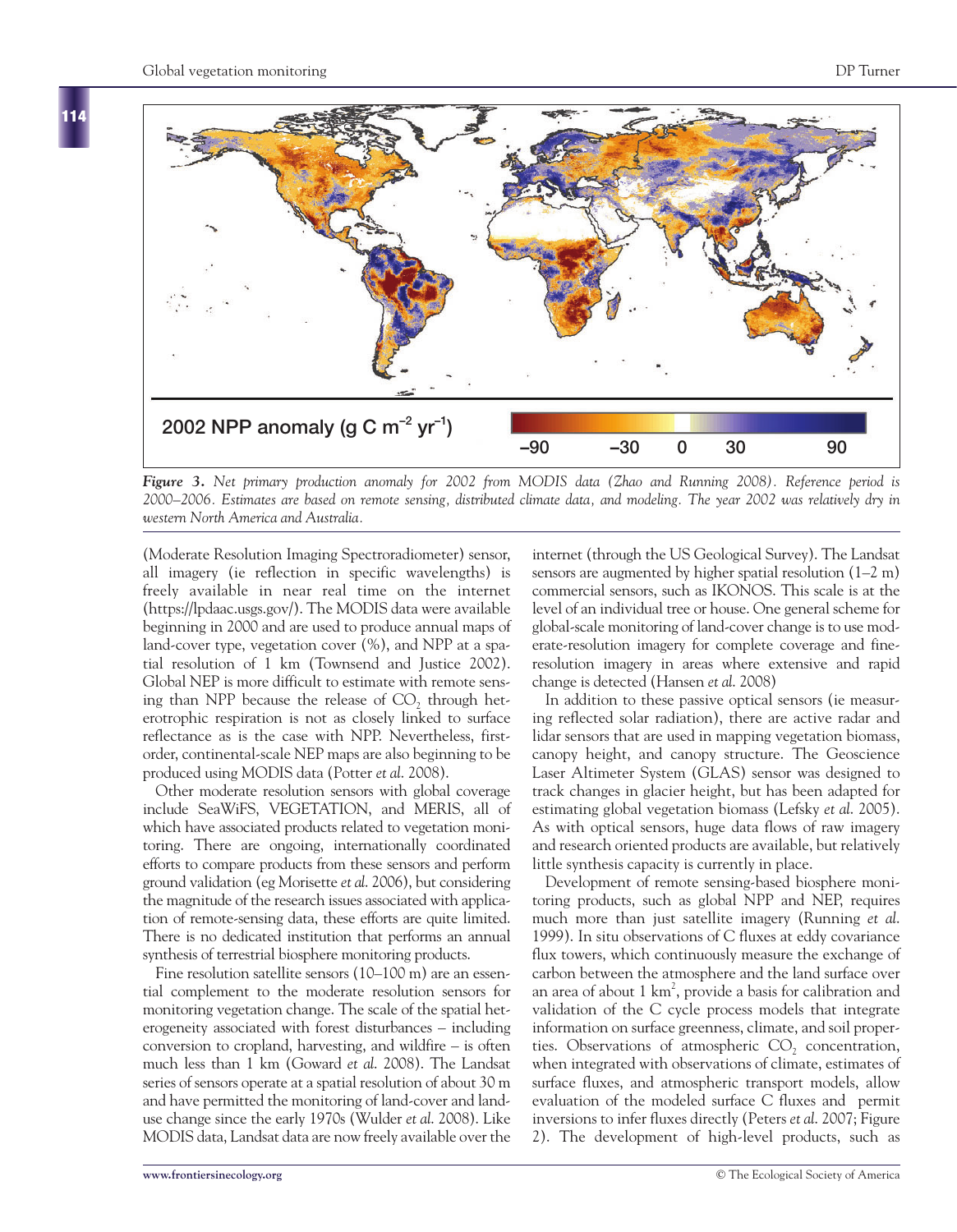mapped NPP and NEP, is being done at multiple laboratories around the world. Here, I am advocating that we should maintain support for those programs, intensify coordination among them, and regularly synthesize their multiple products so we can take an annual "pulse of the planet".

## **n** Terrestrial monitoring and global **environmental governance**

The current model for global environmental governance is largely based on organizations associated with the United Nations. This model is increasingly complemented by the efforts of transnational, non-governmental organizations (NGOs), for example, organizations that certify wood as being harvested sustainably. The process of building a scientific consensus and following up with international negotiations and development of policy decisions has been successful in some cases (eg stratospheric ozone depletion), and will be prominent in the ongoing efforts to address global climate-change issues. This model relies heavily on a high level of synthesis of scientific observations.

Climate change provides a particularly compelling case for international coordination, specifically with respect to terrestrial monitoring (DeFries *et al*. 2006). The UN Framework Convention on Climate Change, signed in the early 1990s by 154 countries – including the

US, China, and India – contains a provision that requires annual estimates of C emissions from both fossil-fuel combustion and land-cover/land-use change. This agreement is very relevant to terrestrial biosphere monitoring, because the deforestation source constitutes about 20% of the total anthropogenic C emissions, and remote sensing is needed to track deforestation and to estimate associated C flux.

The Kyoto Protocol, which was aimed at reducing global greenhouse-gas emissions, had very limited provisions for C offsets associated with forestry, and therefore did not require much biosphere monitoring. At the follow-up 2009 UN Climate Change Conference, in Copenhagen, Denmark, the concept of C offsets for reducing deforestation and forest degradation (REDD) was supported in the final Copenhagen Accord. Regional cap-and-trade agreements are also beginning to be implemented, with a variety of vegetation-based C offsets. It is therefore becoming increasingly important that effective monitoring of C stocks and fluxes – from the project level, to the national level, to the global level – is implemented.

Various national-level centers, such as the NASAfunded Land Processes Data Archive and Distribution Center, assemble and distribute global monitoring datasets, but these institutions generally do not have an analytical function. The international Global Earth Observing System of Systems (GEOSS) is currently formulating poli-



**3 United Nations Environment Programme, World Wildlife Fund, World Bank**

*Figure 4. Case study of global land-cover monitoring. Arrows represent data flows. General case is to the left and the sequences for specific sensors (with spatial resolution) are to the right. The proposed international synthesis center is highlighted.*

cies regarding data sharing and data interoperability that will facilitate access to critical satellite data. Likewise, the Community on Earth Observation Satellites (CEOS) is committed to coordinating among national space agencies to "ensure availability of current and future data supply on a basis adequate for the implementation and operation of continuous [C flux monitoring] services". However, there remains the need for a project or institution that would advocate for a coherent monitoring system and assemble the various products from different agencies to produce annual synthesis reports (Figure 4). A recent international workshop (www.ntsg.umt.edu/VEGMTG/) focused on the need for ensuring continuity in the satellite observations (by no means a certainty, eg Wulder *et al*. 2008) and for the synthesis of products across complementary sensors. The NASA Decadal Survey (NRC 2007) supported development of new sensors, but also emphasized the importance of measurement continuity, which is critical to implementation of an operational monitoring scheme.

The United Nations has traditionally been a strong advocate for global monitoring and is a logical home for a synthesis effort. However, operational programs in the UN are still quite limited. The Food and Agriculture Organization (FAO) has generally monitored global crop, forestry, and fishery production by assembling nationallevel inventory data into global summaries. In moving